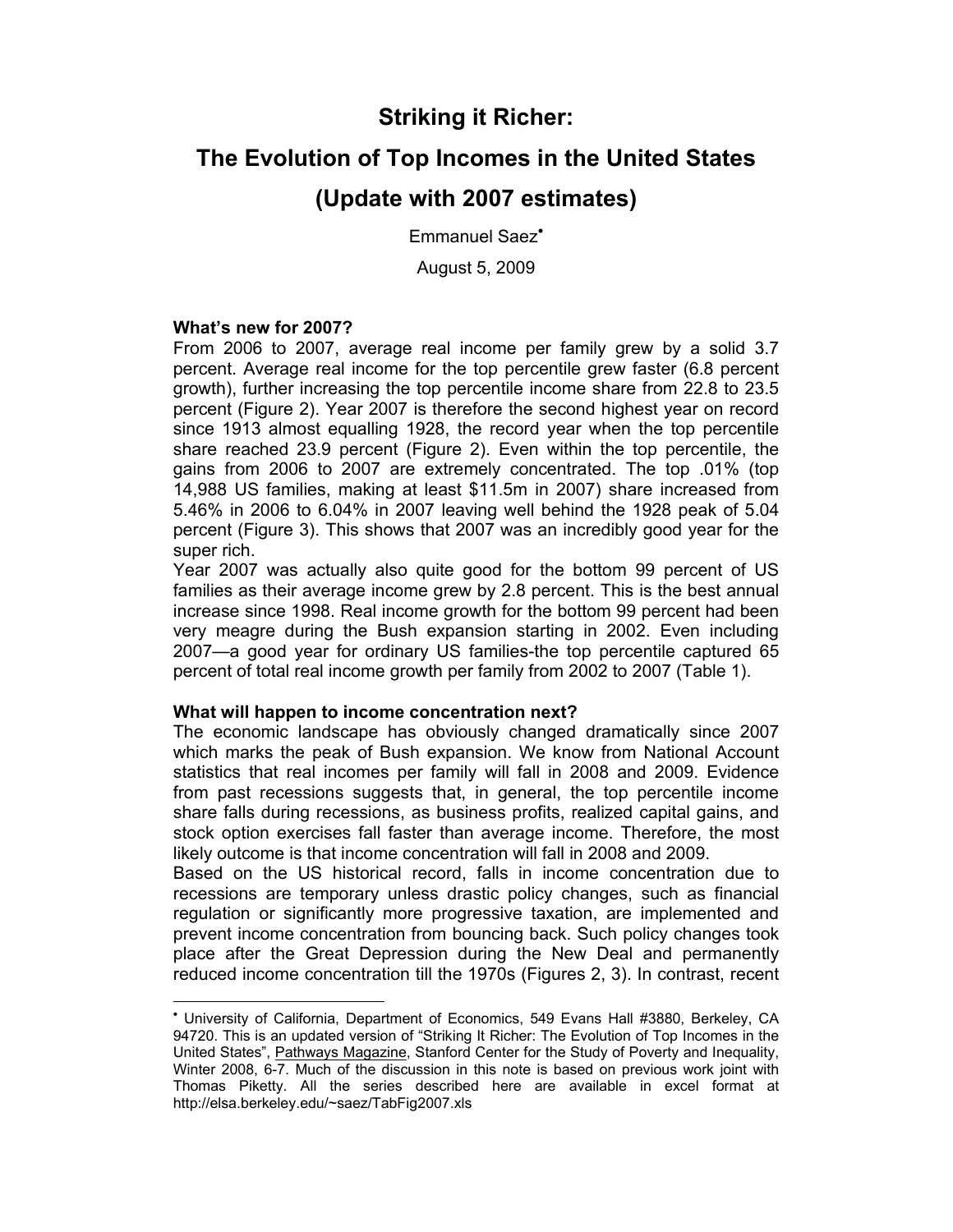downturns, such as the 2001 recession, lead to only very temporary drops in income concentration (Figures 2, 3).

#### **Could we get income distribution data faster?**

Distributional statistics used to estimate our series are produced by the Statistics of Income division at the Internal Revenue Service. Those statistics are extremely high quality and final, but come with a 2-year lag--year 2007 statistics were released on August 3, 2009. Timely statistics are central to enlighten the public policy debate, especially distributional statistics at this time of controversy about large bonuses paid by financial companies receiving government aid. As currently done for National Accounts, it should be possible to produce preliminary distributional statistics much earlier. In particular, individual tax returns filed before April 15, information returns (such as W2 and 1099 forms), and requests for filing extensions could be combined to create preliminary statistics perhaps one year earlier. Furthermore, individual quarterly wage income data gathered by the unemployment insurance system could be used systematically to analyze the distribution of wage income even faster.

### **Text of "Striking it Richer" updated with 2007 estimates**

The recent dramatic rise in income inequality in the United States is well documented. But we know less about which groups are winners and which are losers, or how this may have changed over time. Is most of the income growth being captured by an extremely small income elite? Or is a broader upper middle class profiting? And are capitalists or salaried managers and professionals the main winners? I explore these questions with a uniquely long-term historical view that allows me to place current developments in deeper context than is typically the case.

Efforts at analyzing long-term trends are often hampered by a lack of good data. In the United States, and most other countries, household income surveys virtually did not exist prior to 1960. The only data source consistently available on a long-run basis is tax data. The U.S. government has published detailed statistics on income reported for tax purposes since 1913, when the modern federal income tax started. These statistics report the number of taxpayers and their total income and tax liability for a large number of income brackets. Combining these data with population census data and aggregate income sources, one can estimate the share of total personal income accruing to various upper-income groups, such as the top 10 percent or top 1 percent.

We define income as the sum of all income components reported on tax returns (wages and salaries, pensions received, profits from businesses, capital income such as dividends, interest, or rents, and realized capital gains) before individual income taxes. We exclude government transfers such as Social Security retirement benefits or unemployment compensation benefits from our income definition. Therefore, our income measure is defined as market income before individual income taxes.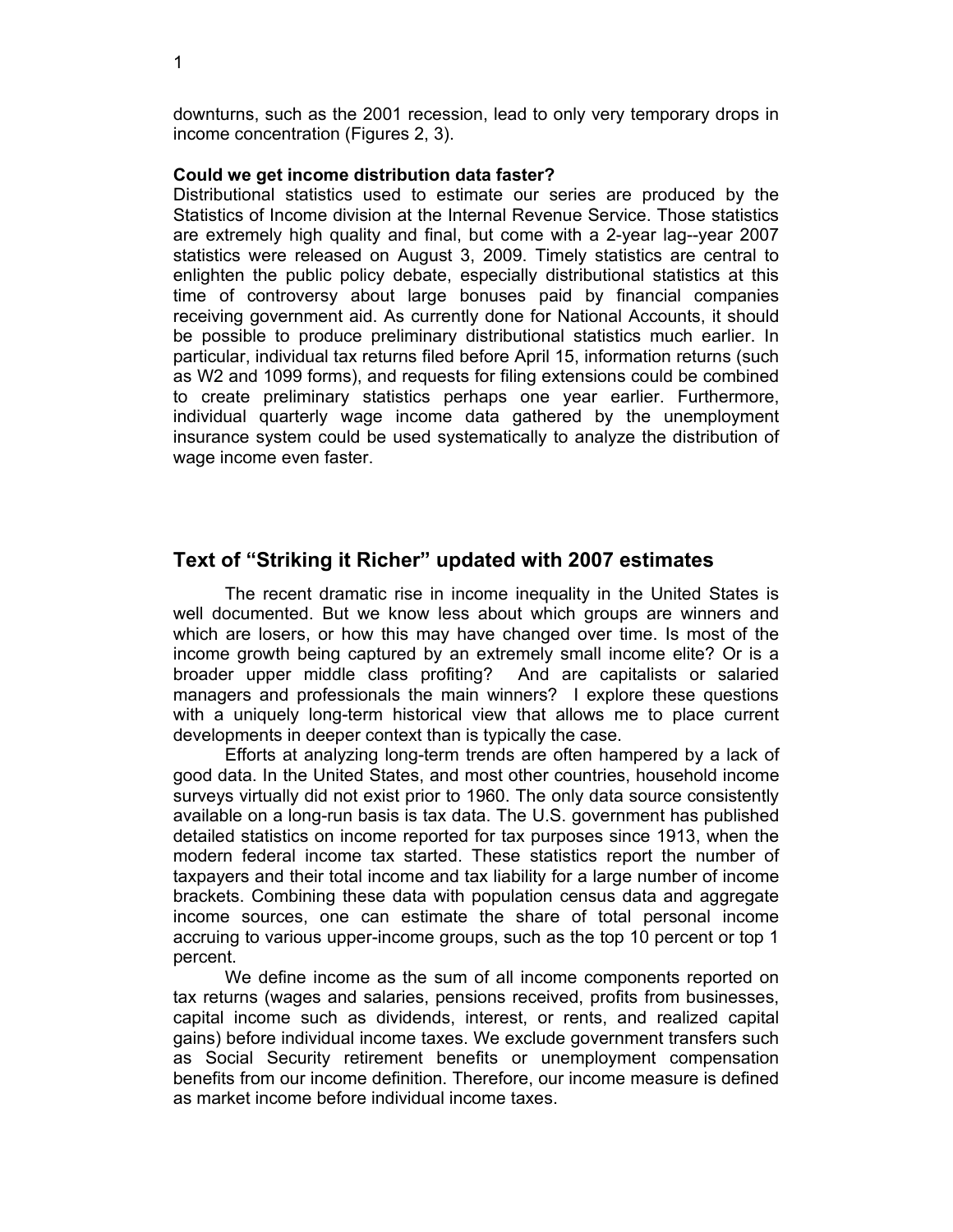#### **Evidence on U.S. top income shares**

Figure 1 presents the income share of the top decile from 1917 to 2007 in the United States. In 2007, the top decile includes all families with market income above \$109,600. The overall pattern of the top decile share over the century is U-shaped. The share of the top decile is around 45 percent from the mid-1920s to 1940. It declines substantially to just above 32.5 percent in four years during World War II and stays fairly stable around 33 percent until the 1970s. Such an abrupt decline, concentrated exactly during the war years, cannot easily be reconciled with slow technological changes and suggests instead that the shock of the war played a key and lasting role in shaping income concentration in the United States. After decades of stability in the post-war period, the top decile share has increased dramatically over the last twenty-five years and has now regained its pre-war level. Indeed, the top decile share in 2007 is equal to 49.7 percent, a level higher than any other year since 1917 and even surpasses 1928, the peak of stock market bubble in the "roaring" 1920s.

Figure 2 decomposes the top decile into the top percentile (families with income above \$398,900 in 2007) and the next 4 percent (families with income between \$155,400 and \$398,900 in 2006), and the bottom half of the top decile (families with income between \$109,600 and \$155,400 in 2006). Interestingly, most of the fluctuations of the top decile are due to fluctuations within the top percentile. The drop in the next two groups during World War II is far less dramatic, and they recover from the WWII shock relatively quickly. Finally, their shares do not increase much during the recent decades. In contrast, the top percentile has gone through enormous fluctuations along the course of the twentieth century, from about 18 percent before WWI, to a peak to almost 24 percent in the late 1920s, to only about 9 percent during the 1960s-1970s, and back to almost 23.5 percent by 2007. Those at the very top of the income distribution therefore play a central role in the evolution of U.S. inequality over the course of the twentieth century.

The implications of these fluctuations at the very top can also be seen when we examine trends in *real* income growth per family between the top 1 percent and the bottom 99 percent in recent years as illustrated on Table 2. From 1993 to 2007, for example, average real incomes per family grew at a 2.2 percent annual rate (implying a growth of 35 percent over the fourteen year period). However, if one excludes the top 1 percent, average real income growth fall to 1.3 percent per year (implying a growth of 20 percent over the thirteen year period). Top 1 percent incomes grew at a much faster rate of 5.9 percent per year (implying a 122 percent growth over the fourteen year period). This implies that top 1 percent incomes captured half of the overall economic growth over the period 1993-2007.

The 1993–2007 period encompasses, however, a dramatic shift in how the bottom 99 percent of the income distribution fared. Table 1 next distinguishes between the 1993–2000 expansion of the Clinton administrations and the 2002-2007 expansion of the Bush administrations. During both expansions, the incomes of the top 1 percent grew extremely quickly at an annual rate over 10.3 and 10.1 percent respectively. However, while the bottom 99 percent of incomes grew at a solid pace of 2.7 percent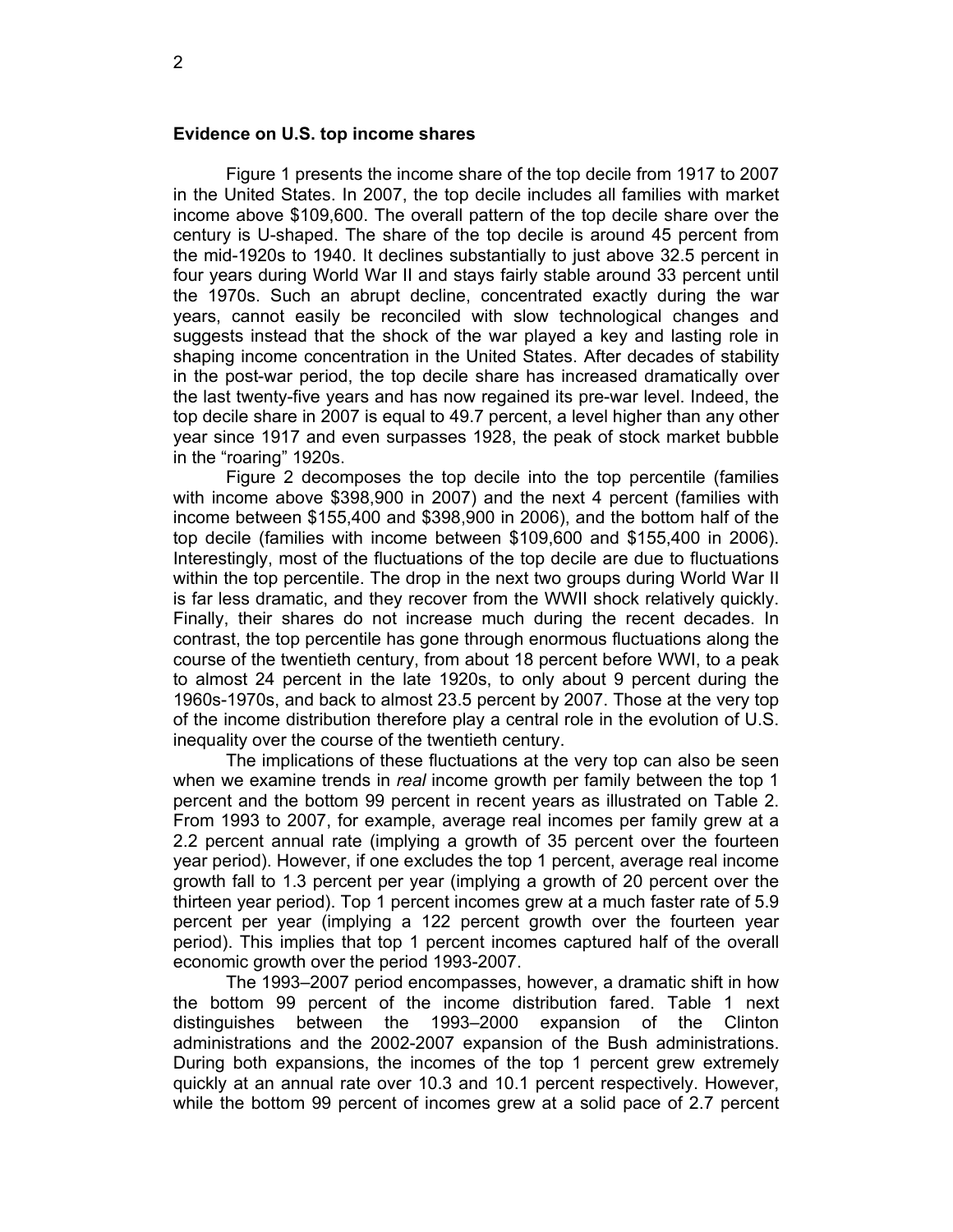per year from 1993–2000, these incomes grew only 1.3 percent per year from 2002–2007. As a result, in the economic expansion of 2002-2007, the top 1 percent captured two thirds of income growth. Those results may help explain the disconnect between the economic experiences of the public and the solid macroeconomic growth posted by the U.S. economy since 2002. Those results may also help explain why the dramatic growth in top incomes during the Clinton administration did not generate much public outcry while there has been an extraordinary level of attention to top incomes in the press and in the public debate over the last two years. Moreover, top income tax rates went up in 1993 during the Clinton administration (and hence a larger share of the gains made by top incomes was redistributed) while top income tax rates went down in 2001 during the Bush administration.

The top percentile share declined during WWI, recovered during the 1920s boom, and declined again during the great depression and WWII. This very specific timing, together with the fact that very high incomes account for a disproportionate share of the total decline in inequality, strongly suggests that the shocks incurred by capital owners during 1914 to 1945 (depression and wars) played a key role.<sup>1</sup> Indeed, from 1913 and up to the 1970s, very top incomes were mostly composed of capital income (mostly dividend income) and to a smaller extent business income, the wage income share being very modest. Therefore, the large decline of top incomes observed during the 1914-1960 period is predominantly a capital income phenomenon.

Interestingly, the income composition pattern at the very top has changed considerably over the century. The share of wage and salary income has increased sharply from the 1920s to the present, and especially since the 1970s. Therefore, a significant fraction of the surge in top incomes since 1970 is due to an explosion of top wages and salaries. Indeed, estimates based purely on wages and salaries show that the share of total wages and salaries earned by the top 1 percent wage income earners has jumped from 5.1 percent in 1970 to 12.4 percent in 2007. $^2$ 

 Evidence based on the wealth distribution is consistent with those facts. Estimates of wealth concentration, measured by the share of total wealth accruing to top 1 percent wealth holders, constructed by Wojciech Kopczuk and myself from estate tax returns for the 1916-2000 period in the United States show a precipitous decline in the first part of the century with only fairly modest increases in recent decades. The evidence suggests that top incomes earners today are not "rentiers" deriving their incomes from past wealth but rather are "working rich," highly paid employees or new entrepreneurs who have not yet accumulated fortunes comparable to those accumulated during the Gilded Age. Such a pattern might not last for very long. The possible repeal of the federal tax on large estates in coming years would certainly accelerate the path toward the reconstitution of the great

-

 $1$  The negative effect of the wars on top incomes can be explained in part by the large tax increases enacted to finance the wars. During both wars, the corporate income tax was drastically increased and this reduced mechanically the distributions to stockholders.

 $2$  Interestingly, this dramatic increase in top wage incomes has not been mitigated by an increase in mobility at the top of the wage distribution. As Wojciech Kopczuk, myself, and Jae Song have shown in a separate paper, the probability of staying in the top 1 percent wage income group from one year to the next has remained remarkably stable since the 1970s.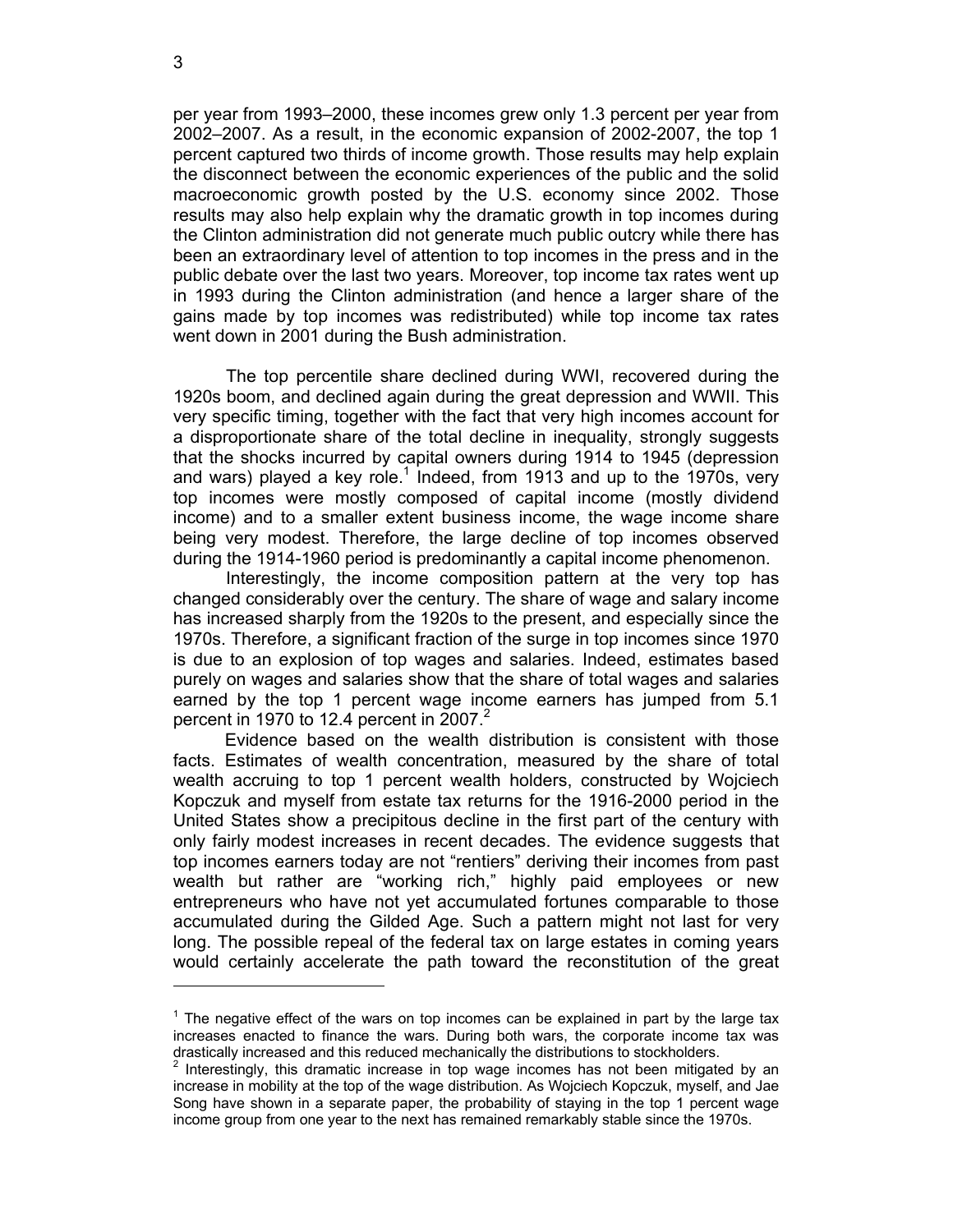wealth concentration that existed in the U.S. economy before the Great Depression.

 The labor market has been creating much more inequality over the last thirty years, with the very top earners capturing a large fraction of macroeconomic productivity gains. A number of factors may help explain this increase in inequality, not only underlying technological changes but also the retreat of institutions developed during the New Deal and World War II - such as progressive tax policies, powerful unions, corporate provision of health and retirement benefits, and changing social norms regarding pay inequality. We need to decide as a society whether this increase in income inequality is efficient and acceptable and, if not, what mix of institutional reforms should be developed to counter it.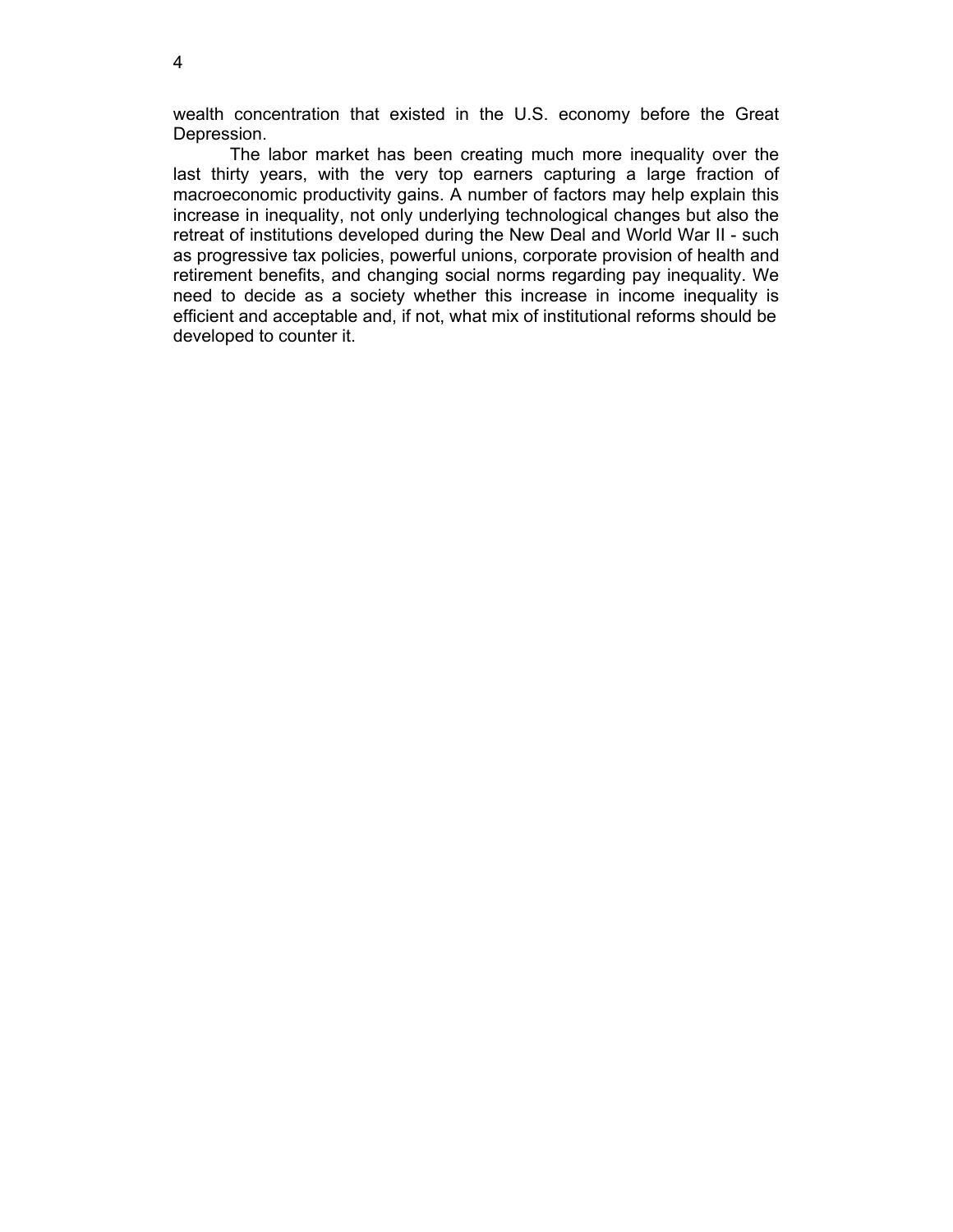



Source: Piketty and Saez (2003), series updated to 2007. Income is defined as market income including capital gains. In 2007, top decile includes all families with annual income above \$109,630.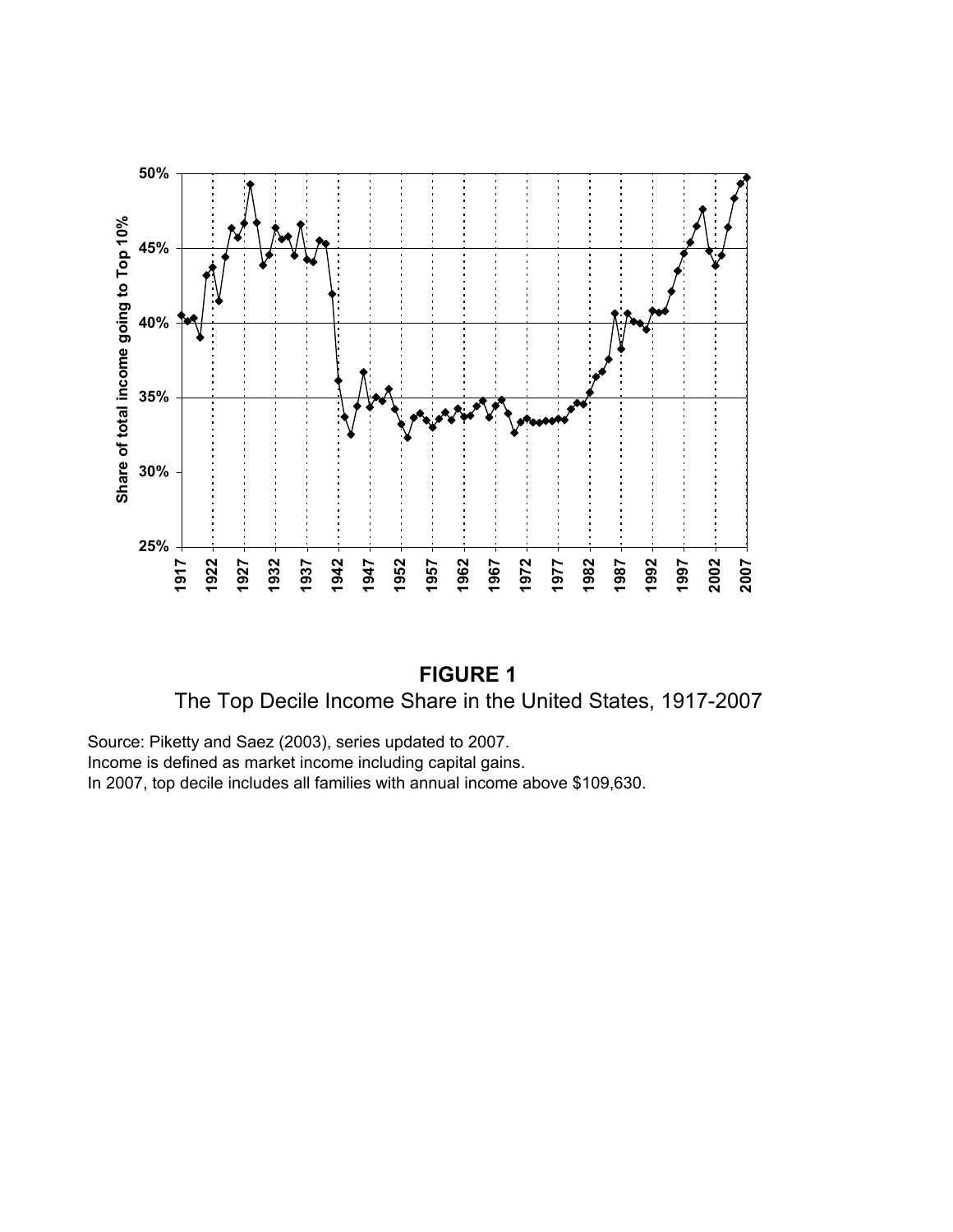

## **FIGURE 2**

## Decomposing the Top Decile US Income Share into 3 Groups, 1913-2007

Source: Piketty and Saez (2003), series updated to 2007.

Income is defined as market income including capital gains.

Top 1% denotes the top percentile (families with annual income above \$398,900 in 2007) Top 5-1% denotes the next 4% (families with annual income between \$155,400 and \$398,900 in 2007)

Top 10-5% denotes the next 5% (bottom half of the top decile, families with annual income between \$109,600 and \$155,400 in 2007).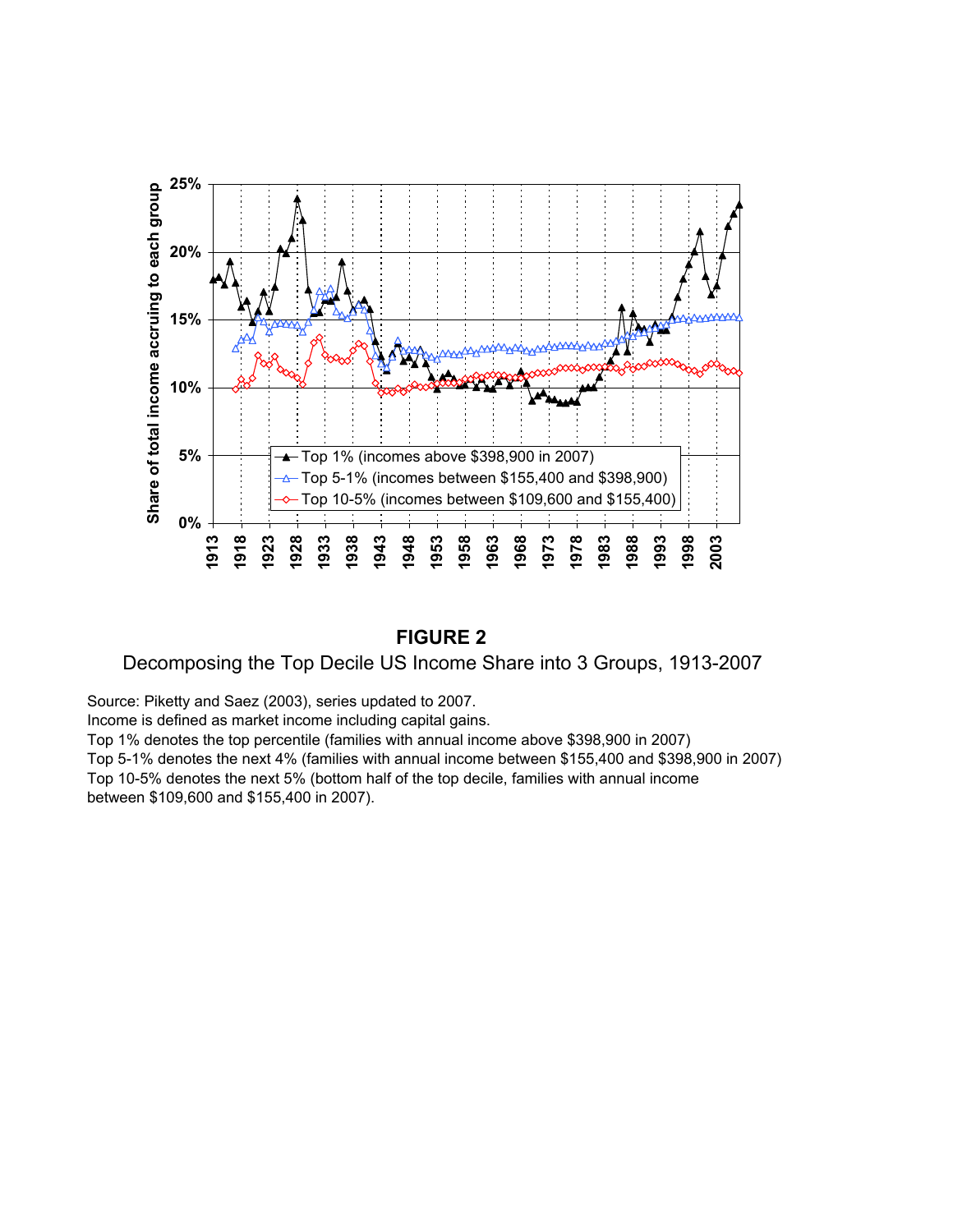

**FIGURE 3** The Top 0.01% Income Share, 1913-2007

Source: Piketty and Saez (2003), series updated to 2007.

Income is defined as market income including capital gains.

In 2007, top .01% includes the 14,588 top families with annual income above \$11,477,000.